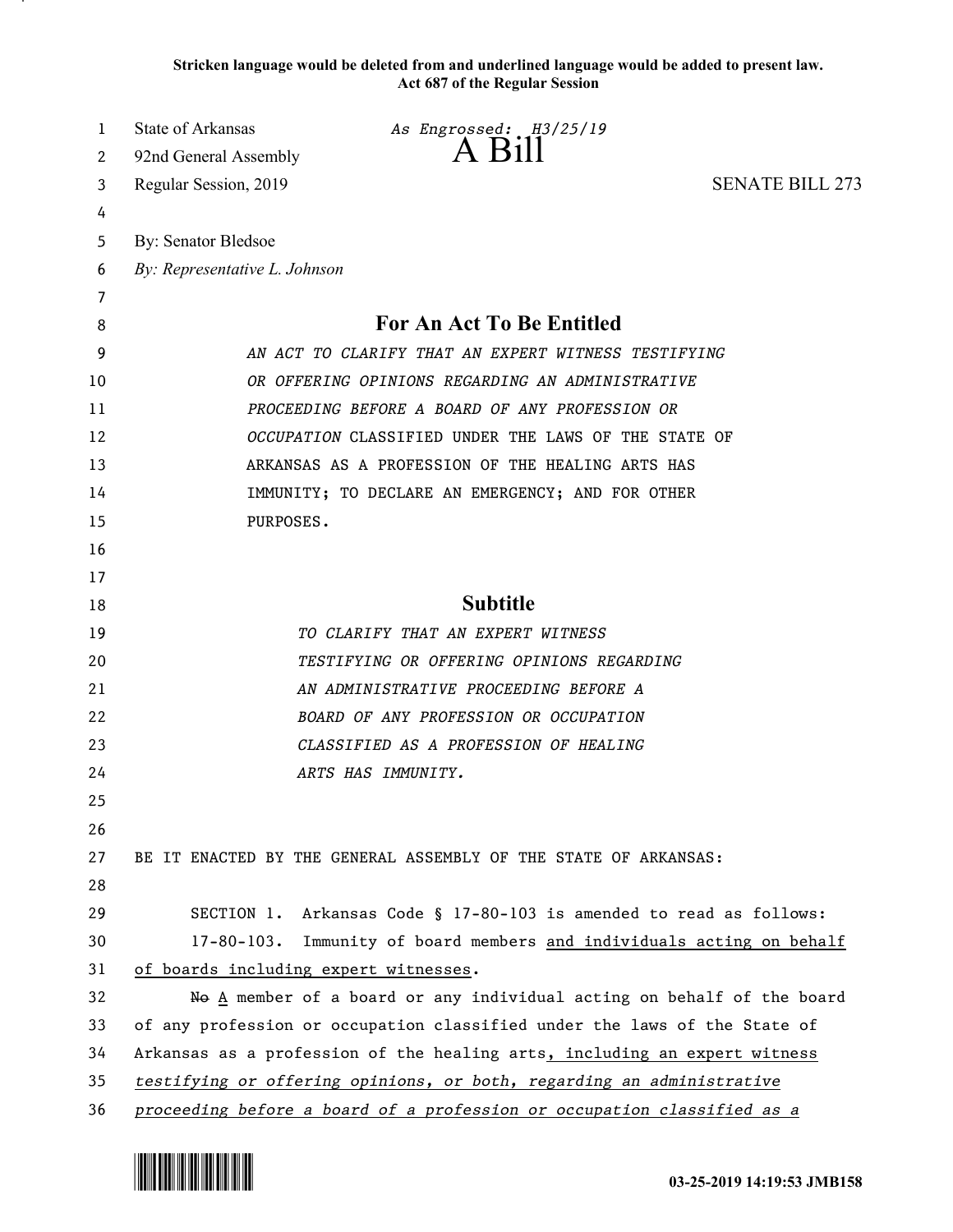As Engrossed: H3/25/19 SB273

*profession of the healing arts, shall be is not liable in damages to any*  person for slander, libel, defamation of character, breach of any privileged communication, or otherwise for any action taken or recommendation made within the scope of the functions of the board if the board member or the individual acting on behalf of the board, including an expert *witness testifying or offering opinions, or both, regarding an administrative proceeding before a board of a profession or occupation classified as a profession of the healing arts, acts* without malice and in the reasonable belief that the action or recommendation is warranted by the facts known to him or her after a reasonable effort is made to obtain the facts on which the action is taken or the recommendation is made. SECTION 2. EMERGENCY CLAUSE. It is found and determined by the General Assembly of the State of Arkansas that boards of any profession or occupation classified under the laws of this state as a profession of healing arts often utilize expert witnesses; that the boards are having difficulty finding expert witnesses willing to testify because expert witnesses are not explicitly granted immunity from suit and judgment and may be subject to lawsuits based on their testimonies or opinions; that the powers of the boards are impaired by the difficulty of finding expert witnesses to testify, which hinders the boards' statutory duty to protect the health and welfare of the citizens of the State of Arkansas; that granting immunity from suit and judgment to expert *witnesses testifying or offering opinions, or both, regarding an administrative proceeding before boards* is a clarification of the existing law that would help protect the health and welfare of the citizens of the State of Arkansas; and that this act is immediately necessary to ensure the boards can fulfill their statutory duty to protect of health and welfare of the citizens of the State of Arkansas. Therefore, an emergency is declared to exist, and this act being immediately necessary for the preservation of the public peace, health, and safety shall become effective on: (1) The date of its approval by the Governor; (2) If the bill is neither approved nor vetoed by the Governor, the expiration of the period of time during which the Governor may veto the bill; or (3) If the bill is vetoed by the Governor and the veto is

03-25-2019 14:19:53 JMB158